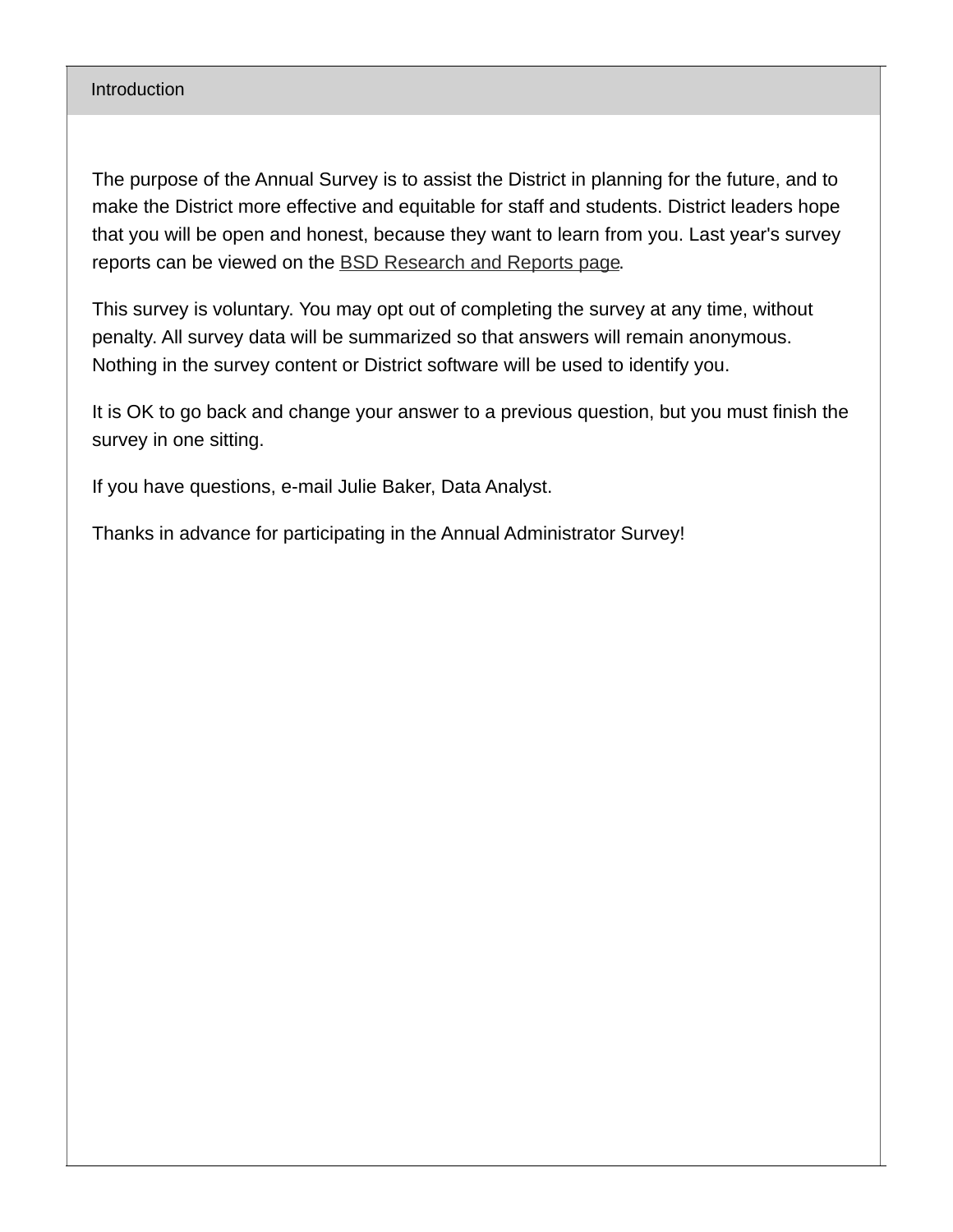# School/Department Communication

### 1. Do you agree or disagree that...

|                                                                                         | Strongly agree | Agree | <b>Disagree</b> | Strongly disagree |
|-----------------------------------------------------------------------------------------|----------------|-------|-----------------|-------------------|
| I am well-informed about<br>what is going on in the<br>district.                        |                |       |                 |                   |
| I have received timely<br>communication about<br>district budget<br>information.        |                |       |                 |                   |
| There are opportunities<br>for my voice to be heard<br>in district decision-<br>making. |                |       |                 |                   |
| My work supports the<br>District goal and the<br>Strategic Plan.                        |                |       |                 |                   |

## 2. Do you agree or disagree that...

|                                                                                                | Strongly agree | Agree | <b>Disagree</b> | Strongly disagree |
|------------------------------------------------------------------------------------------------|----------------|-------|-----------------|-------------------|
| I feel welcome and<br>accepted at my place of<br>work.                                         |                |       |                 |                   |
| I feel supported in my<br>work.                                                                |                |       |                 |                   |
| My work is valued.                                                                             |                |       |                 |                   |
| I generally feel safe at<br>my school or district<br>department this year.                     |                |       |                 |                   |
| I have the knowledge<br>and skills to do my job<br>well.                                       |                |       |                 |                   |
| My school or<br>department has the<br>necessary technology<br>available to support my<br>work. |                |       |                 |                   |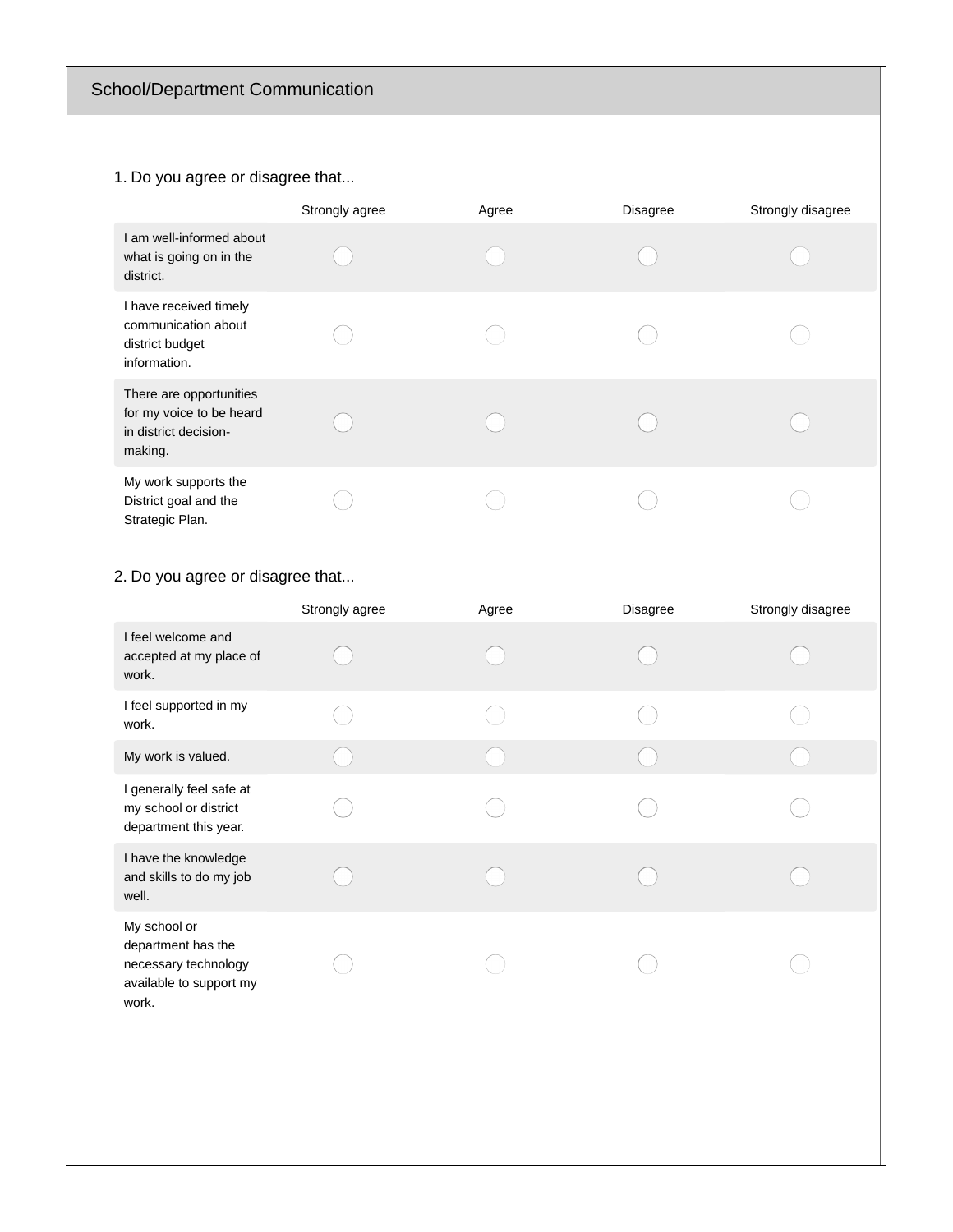3. In your own experience, how well are these District support services performed (high, medium, or low) on these four dimensions? If you don't have any experience with a support service area, please leave that row of questions blank.

|                                           | Customer service<br>orientation | Clarity of communication | Timeliness of service<br>provided | Overall quality of service |
|-------------------------------------------|---------------------------------|--------------------------|-----------------------------------|----------------------------|
| <b>Business Office</b>                    |                                 |                          |                                   |                            |
| Communications &<br>Community Involvement |                                 |                          |                                   |                            |
| Custodial                                 |                                 |                          |                                   |                            |
| <b>Facilities</b>                         |                                 |                          |                                   |                            |
| Human Resources                           |                                 |                          |                                   |                            |
| Information & Technology                  |                                 |                          |                                   |                            |
| Maintenance                               |                                 |                          |                                   |                            |
| Multilingual Department                   |                                 |                          |                                   |                            |
| <b>Nutrition Services</b>                 |                                 |                          |                                   |                            |
| Risk Management                           |                                 |                          |                                   |                            |
| <b>Special Education</b>                  |                                 |                          |                                   |                            |
| Superintendent's Office                   |                                 |                          |                                   |                            |
| Teaching & Learning                       |                                 |                          |                                   |                            |
| Transportation                            |                                 |                          |                                   |                            |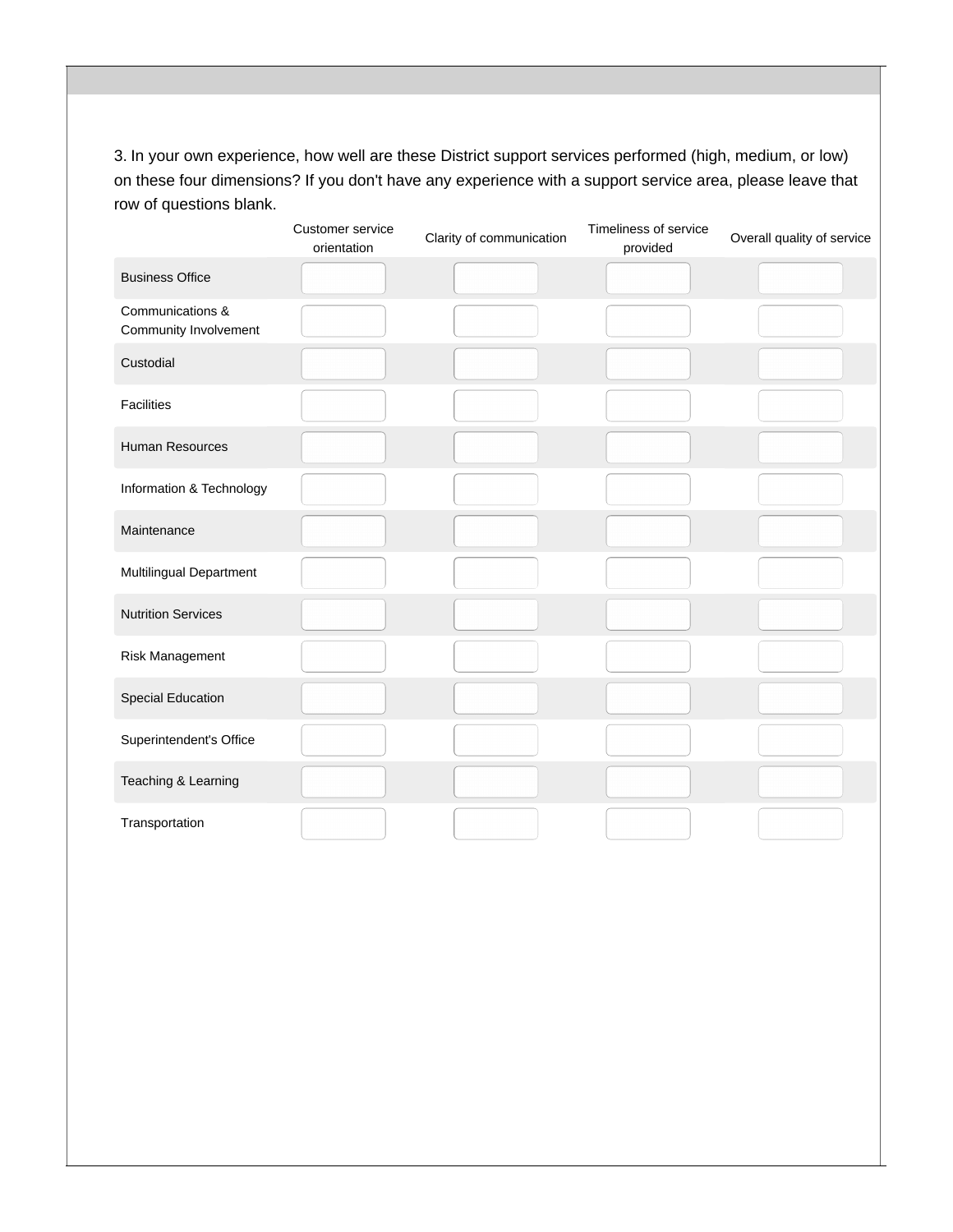#### District Comments--Optional

**While comments are optional, this is a chance for you to share your views without being identified.**

**Please avoid including details that may make your response identifiable. For example, writing "This** is my first year as principal of Bayside High School" makes it easy to identify the writer of the **comments.**

**District leaders will receive a copy of the comments sent separately from the rest of the survey responses so that no one will be identified based on other responses.**

**If you do not wish to leave any comments, select the "next" button to continue.**

4. There are many ways that the District communicates with staff (Superintendent emails, BSD Briefs, Staff Talk, etc.).

Please share any suggestions you have about how to improve Beaverton School District communication.

5. What would you say is going well in the District?

6. What recommendations do you have to improve the District?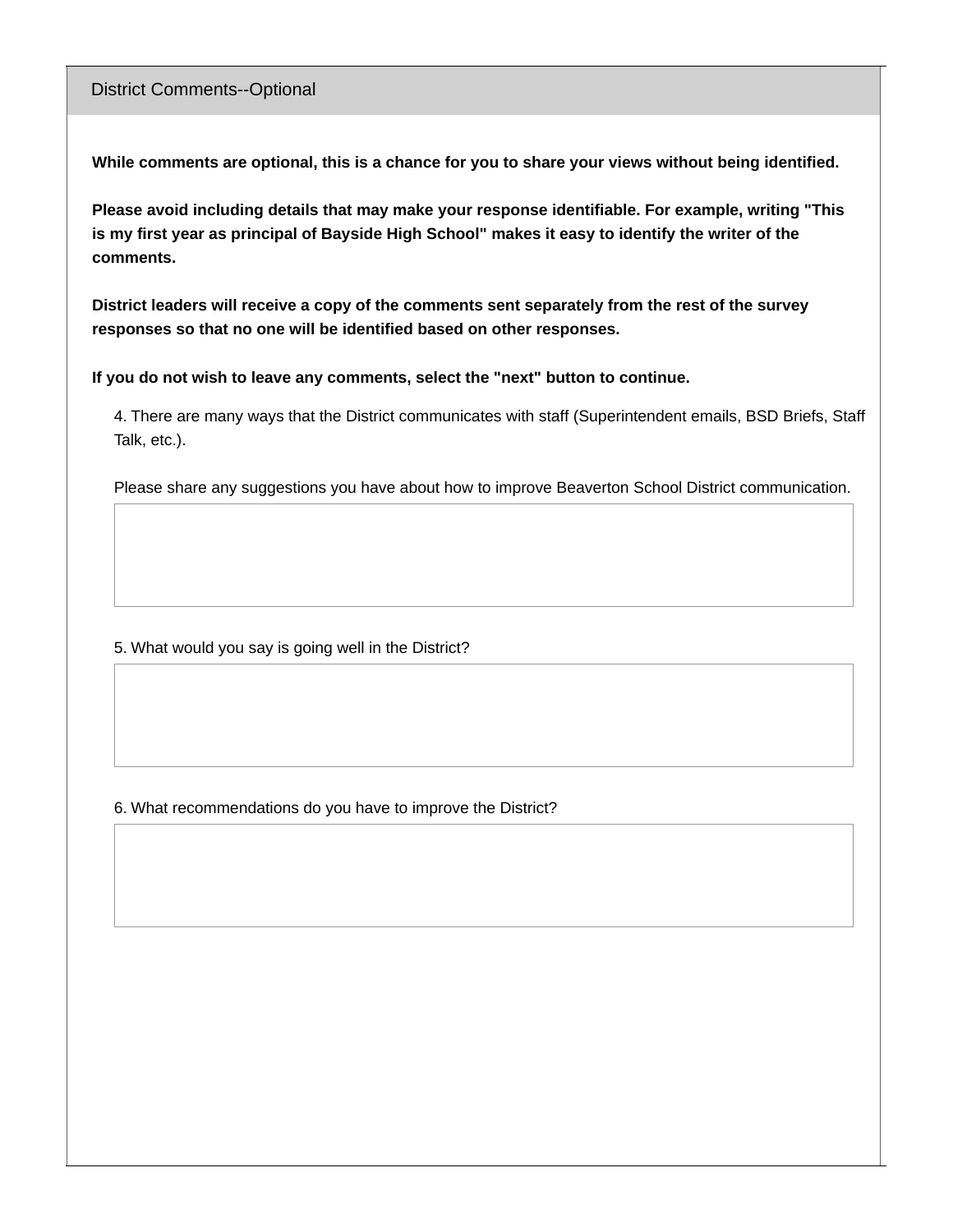| * 7. Do you work in a school? |  |  |
|-------------------------------|--|--|
| Yes                           |  |  |
| ${\sf No}$                    |  |  |
|                               |  |  |
|                               |  |  |
|                               |  |  |
|                               |  |  |
|                               |  |  |
|                               |  |  |
|                               |  |  |
|                               |  |  |
|                               |  |  |
|                               |  |  |
|                               |  |  |
|                               |  |  |
|                               |  |  |
|                               |  |  |
|                               |  |  |
|                               |  |  |
|                               |  |  |
|                               |  |  |
|                               |  |  |
|                               |  |  |
|                               |  |  |
|                               |  |  |
|                               |  |  |
|                               |  |  |
|                               |  |  |
|                               |  |  |
|                               |  |  |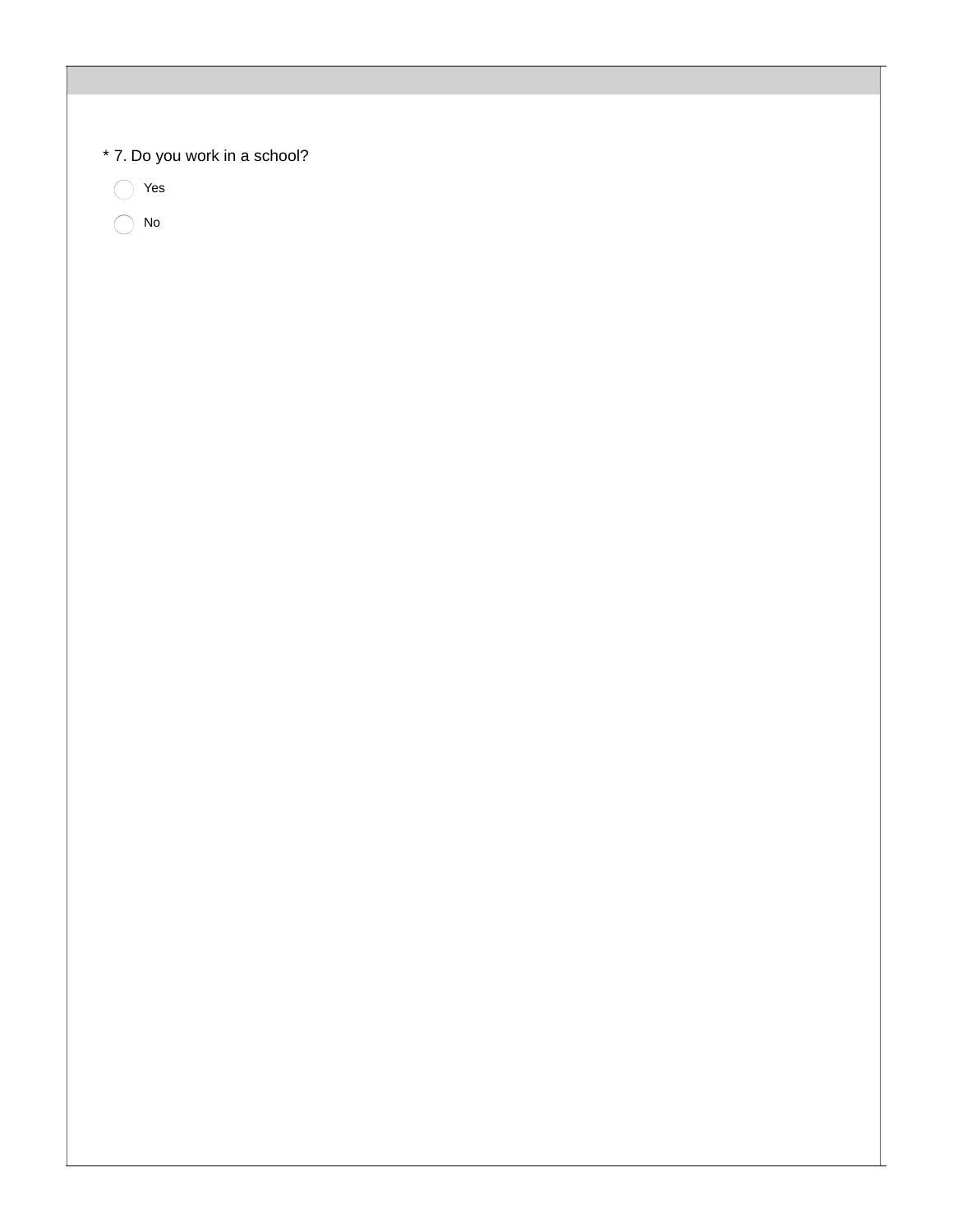8. I have easy access to data to identify student learning needs and monitor student growth.

- Strongly agree  $\subset$
- Agree
- Disagree
	- Strongly Disagree

9. Please consider Wednesday Early Release for the following questions.

|                                                                                           | <b>Strongly Agree</b> | Agree | <b>Disagree</b> | <b>Strongly Disagree</b> |
|-------------------------------------------------------------------------------------------|-----------------------|-------|-----------------|--------------------------|
| Wednesday teacher-<br>directed collaboration is<br>improving teacher<br>practice.         |                       |       |                 |                          |
| Wednesday<br>administrator-directed<br>collaboration is<br>improving teacher<br>practice. |                       |       |                 |                          |
| Wednesday Week 3<br>professional<br>development is<br>improving teacher<br>practice.      |                       |       |                 |                          |
| Families at my school<br>seem to have adjusted<br>to the Early Release<br>schedule.       |                       |       |                 |                          |

#### 10. Please add any comments on Wednesday Early Release professional development. (Optional.)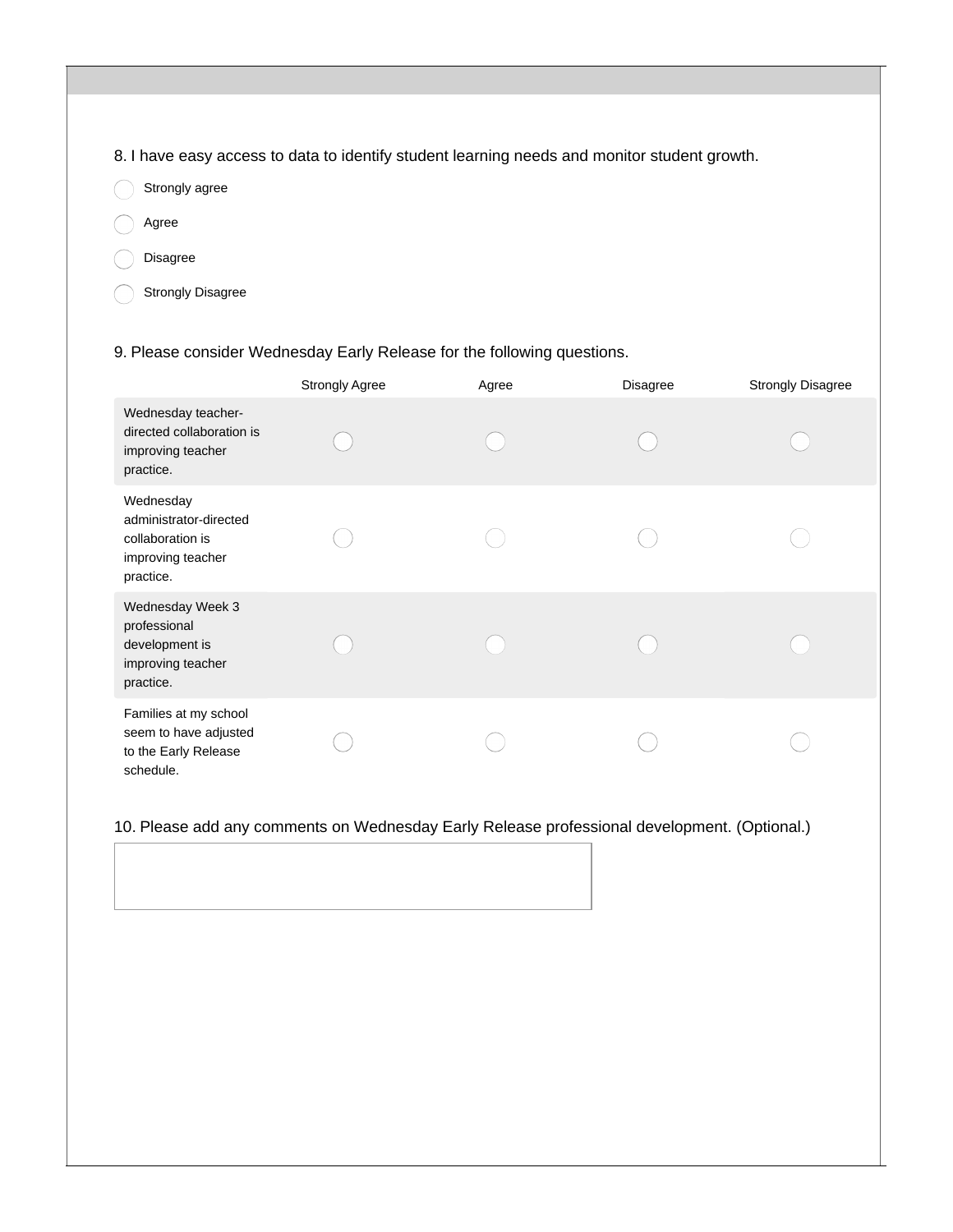### Workplace Satisfaction

- 11. Overall, I am satisfied with my work environment.
- Strongly agree
- agree
- Disagree
- Strongly disagree

12. What grade would you give your own school or department for the quality of its work?

- $\bigcirc$  A
- $\bigcirc$  B
- $\bigcirc$  c
- $\bigcirc$  D
- $\bigcirc$  F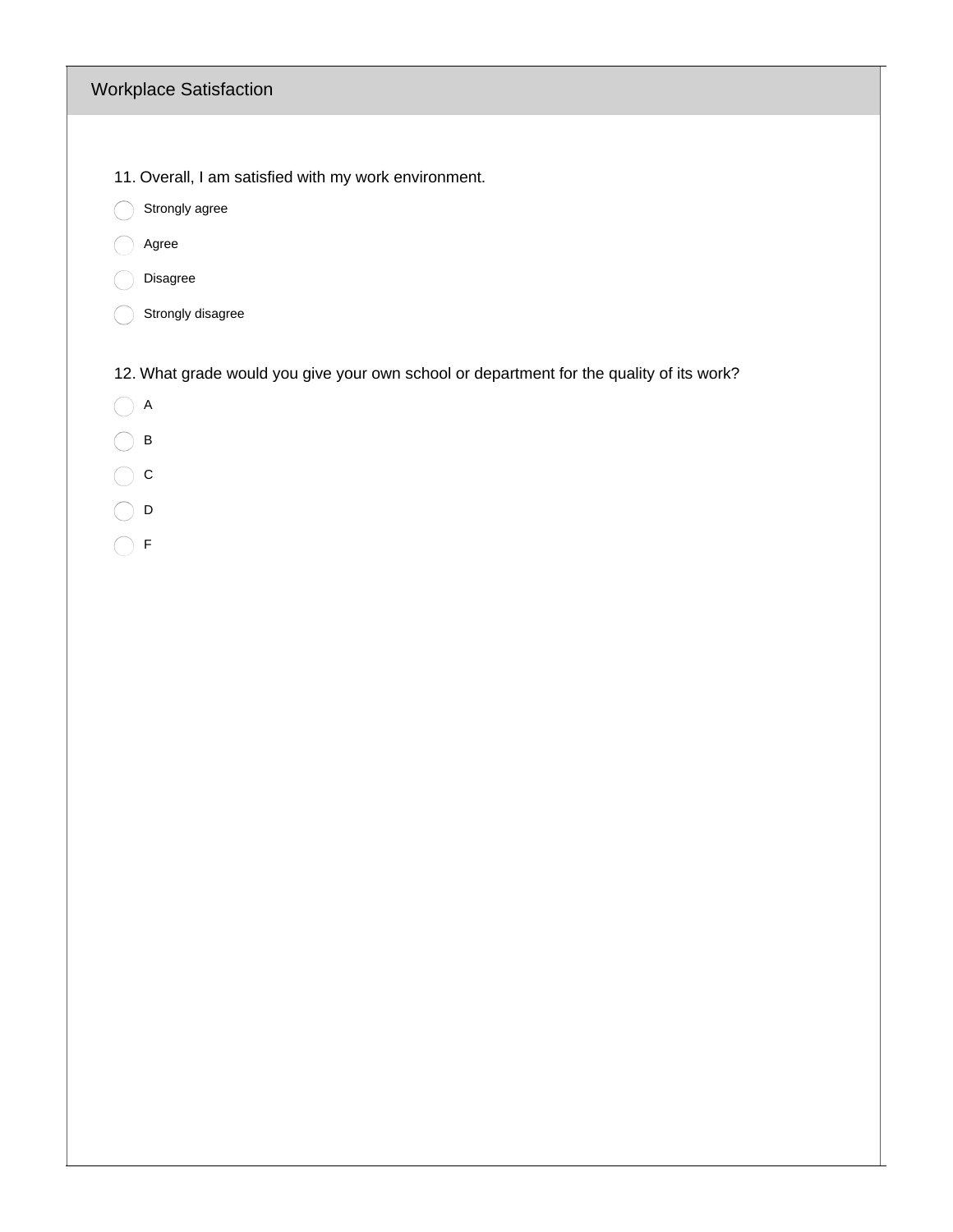### Demographics--Optional

**The following demographic questions are optional. They will help us learn if administrators of all backgrounds and identities receive respect and fair treatment in our District.**

If you do not wish to report this information, please click "Prefer not to say" or select the "next" **button.**

13. Are you Hispanic/ Latino(a)?

Yes

No

Prefer not to say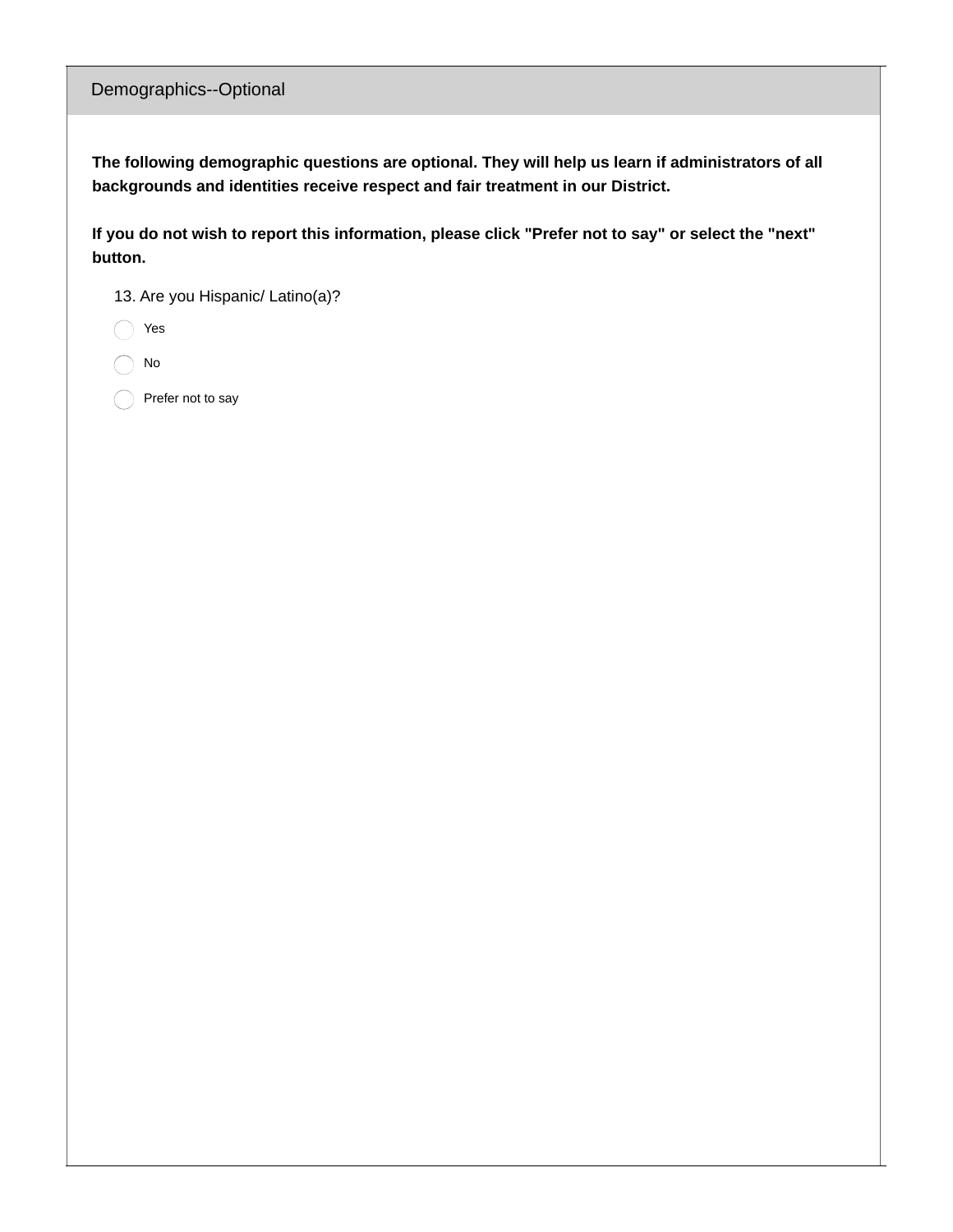| Demographics--Optional                                                        |
|-------------------------------------------------------------------------------|
|                                                                               |
| 14. (Optional) How do you identify your race/ethnicity? (Mark all that apply) |
| Asian                                                                         |
| Black/African-American                                                        |
| Native American/Alaskan Native                                                |
| Pacific Islander                                                              |
| White                                                                         |
| Other (please specify)                                                        |
|                                                                               |
|                                                                               |
|                                                                               |
|                                                                               |
|                                                                               |
|                                                                               |
|                                                                               |
|                                                                               |
|                                                                               |
|                                                                               |
|                                                                               |
|                                                                               |
|                                                                               |
|                                                                               |
|                                                                               |
|                                                                               |
|                                                                               |
|                                                                               |
|                                                                               |
|                                                                               |
|                                                                               |